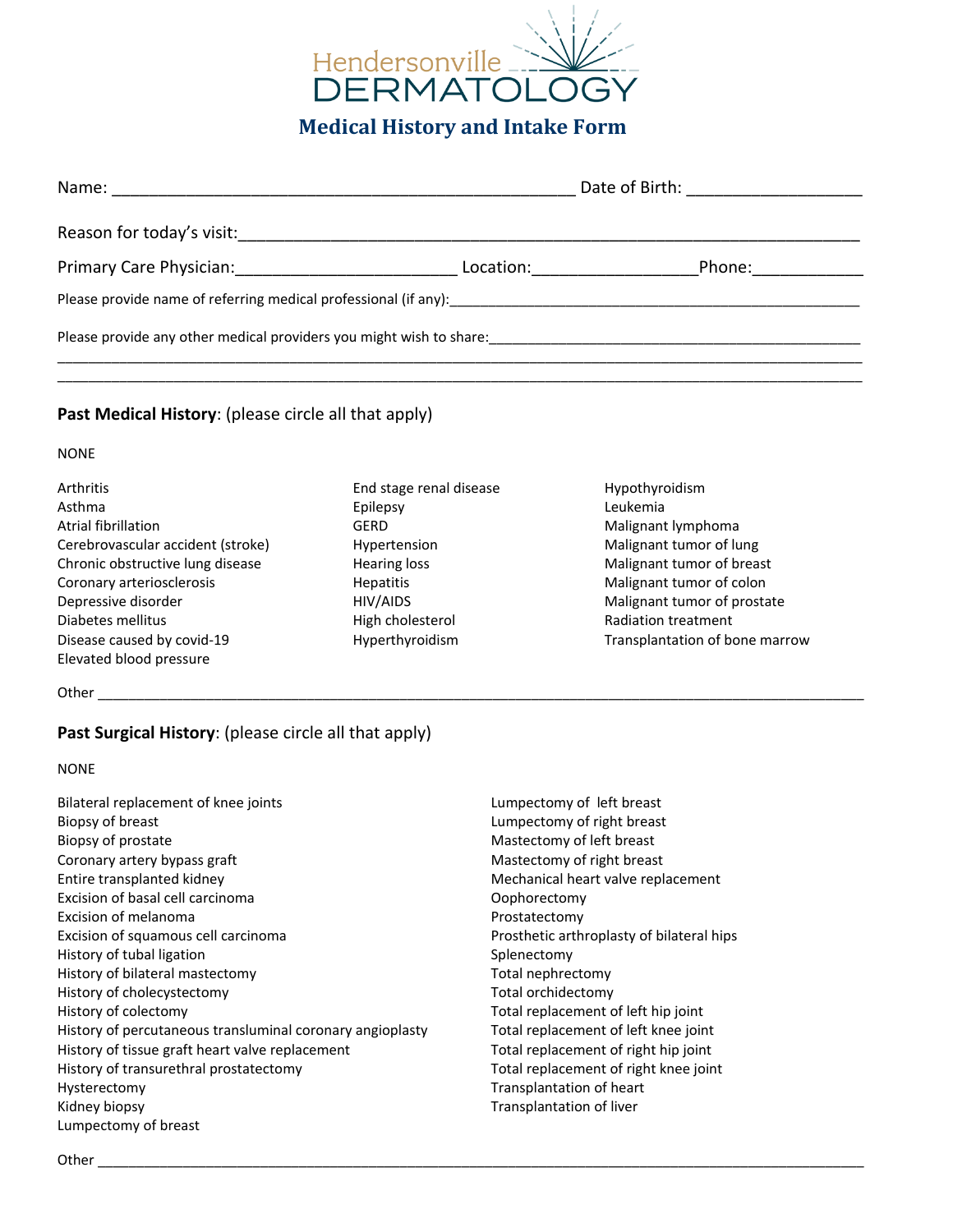# **Skin Disease History**: (please circle all that apply)

| <b>NONE</b>                                                                                                                                    |                                                     |                                |                                                                                                                                                                      |
|------------------------------------------------------------------------------------------------------------------------------------------------|-----------------------------------------------------|--------------------------------|----------------------------------------------------------------------------------------------------------------------------------------------------------------------|
| Acne<br>Actinic keratoses<br>Basal cell skin cancer<br>Dysplastic nevus of skin                                                                | Eczema<br>History of asthma<br>History of hay fever | Malignant melanoma skin cancer | Pruritus of scalp<br>Psoriasis<br>Squamous cell skin cancer                                                                                                          |
|                                                                                                                                                |                                                     |                                |                                                                                                                                                                      |
| Do you wear sunscreen?<br>If yes, what SPF? ____________                                                                                       | Yes                                                 | No l                           |                                                                                                                                                                      |
| Do you tan in a tanning salon?                                                                                                                 | Yes                                                 | No l                           |                                                                                                                                                                      |
| Do you have a family history of melanoma? Yes___                                                                                               |                                                     | No l                           |                                                                                                                                                                      |
|                                                                                                                                                |                                                     |                                |                                                                                                                                                                      |
| <b>Medications:</b> (Please enter all current medications, Dosage, and frequency.)                                                             |                                                     |                                |                                                                                                                                                                      |
| or NONE                                                                                                                                        |                                                     |                                |                                                                                                                                                                      |
| <b>Allergies:</b> (Please enter all allergies, and reaction)                                                                                   |                                                     |                                |                                                                                                                                                                      |
|                                                                                                                                                |                                                     |                                |                                                                                                                                                                      |
| or NO KNOWN                                                                                                                                    |                                                     |                                |                                                                                                                                                                      |
| <b>Social History:</b> (Please circle all that apply)                                                                                          |                                                     |                                |                                                                                                                                                                      |
| <b>Alcohol Use:</b>                                                                                                                            |                                                     | <b>Cigarette Smoking:</b>      |                                                                                                                                                                      |
| EtOH- None                                                                                                                                     |                                                     | Currently smokes               |                                                                                                                                                                      |
| EtOH- less than 1 drink per day<br>EtOH -1-2 drinks per day                                                                                    |                                                     | Cigar smoker                   |                                                                                                                                                                      |
| EtOH -3 or more drinks per day                                                                                                                 |                                                     | Former smoker<br>Never smoked  |                                                                                                                                                                      |
| How many times in the last year have you had 5 or more drinks in a day for men, or 4 or more for women or any adult older<br>than $65?$ ______ |                                                     |                                |                                                                                                                                                                      |
| Family History of Pertinent Medical Conditions: (Only first degree relatives)                                                                  |                                                     |                                | ,一个人的人都是一个人的人,我们就是一个人的人,我们就是一个人的人,我们就是一个人的人,我们就是一个人的人,我们就是一个人的人,我们就是一个人的人,我们就是一个<br>第一百一十一章 一个人的人,我们就是一个人的人,我们就是一个人的人,我们就是一个人的人,我们就是一个人的人,我们就是一个人的人,我们就是一个人的人,我们就是一个 |
| ,我们也不能在这里的,我们也不能在这里的,我们也不能不能不能不能不能不能不能不能不能不能不能不能不能不能。""我们的人们也不能不能不能不能不能不能不能不能不能不能                                                              |                                                     |                                |                                                                                                                                                                      |
|                                                                                                                                                |                                                     |                                |                                                                                                                                                                      |
|                                                                                                                                                |                                                     |                                |                                                                                                                                                                      |
|                                                                                                                                                |                                                     |                                |                                                                                                                                                                      |
|                                                                                                                                                |                                                     |                                |                                                                                                                                                                      |